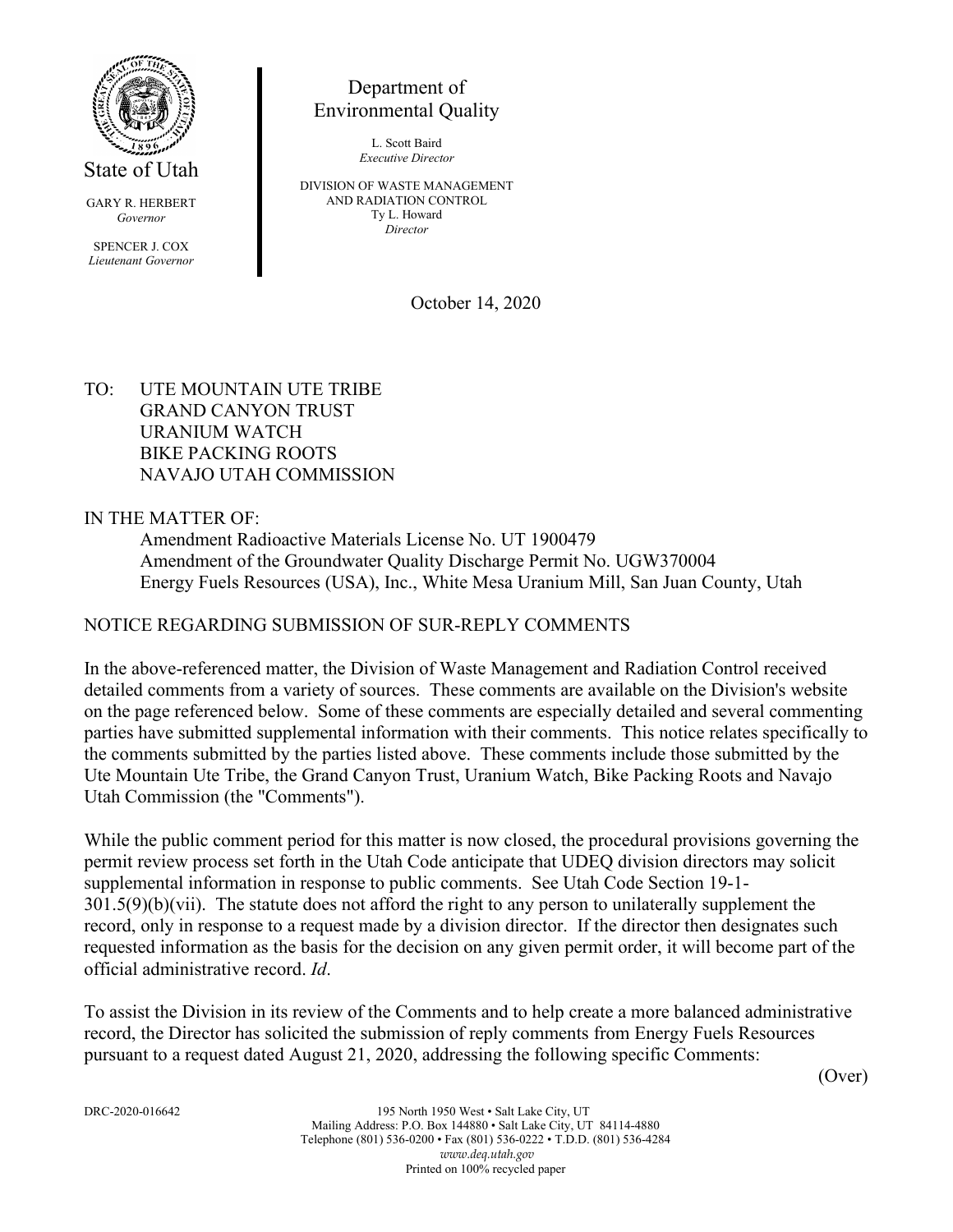### **Ute Mountain Ute Tribe**

Comment #s: 4, 5, 6, 7, 9.h, 9.j., 11, 12, 13, 15, 16, 17, 18, 19, 20, 21, 23, 24 a. – c., 25, 27, 28 a.– e., 29, 30, 31, 32, & 33

#### **Uranium Watch**

Comment #s: 1.2, 1.5, Section 2, Section 3.4

#### **Grand Canyon Trust**

Comment #s: 2, IIA, III, VI,

#### **Bike Packing Roots**

Comments: All

#### **Navajo Utah Commission**

Comments: All

In compliance with this request, Energy Fuels Resources has submitted reply comments that are currently under review and consideration. These reply comments are available online at the following address: [https://deq.utah.gov/waste-management-and-radiation-control/public-notices-energy-fuels](https://deq.utah.gov/waste-management-and-radiation-control/public-notices-energy-fuels-resources-usa-inc)[resources-usa-inc](https://deq.utah.gov/waste-management-and-radiation-control/public-notices-energy-fuels-resources-usa-inc)

Given the complexity of the issues relating to this matter, at this time, the Director would like to provide an opportunity for the original commenting parties referenced above to submit sur-reply comments as to reply comments, on or before November 6, 2020. This request is optional and the submission of surreply comments is not required and failure to do so will have no impact on the Division's consideration of the Comments and will in no way implicate the legal principles of estoppel, waiver or similar doctrines.

If submitted, sur-reply comments must be strictly limited to the scope of the reply comments or they will not be considered by the Director and will not become part of the administrative record.

The Director's intent is to create a more complete and balanced administrative record for review and to serve the interests of due process. The Division does not intend to respond directly to either reply or sur-reply comments. Rather, it is the Director's intent to have this information in the record so that it may be considered prior to the time that the Director reaches a final decision in this matter. The Division also believes that reply and sur-reply comments will help others who may be asked to review the administrative record and the Division's permitting orders. Thus, this extended review process should serve the interests of transparency and efficiency on all levels.